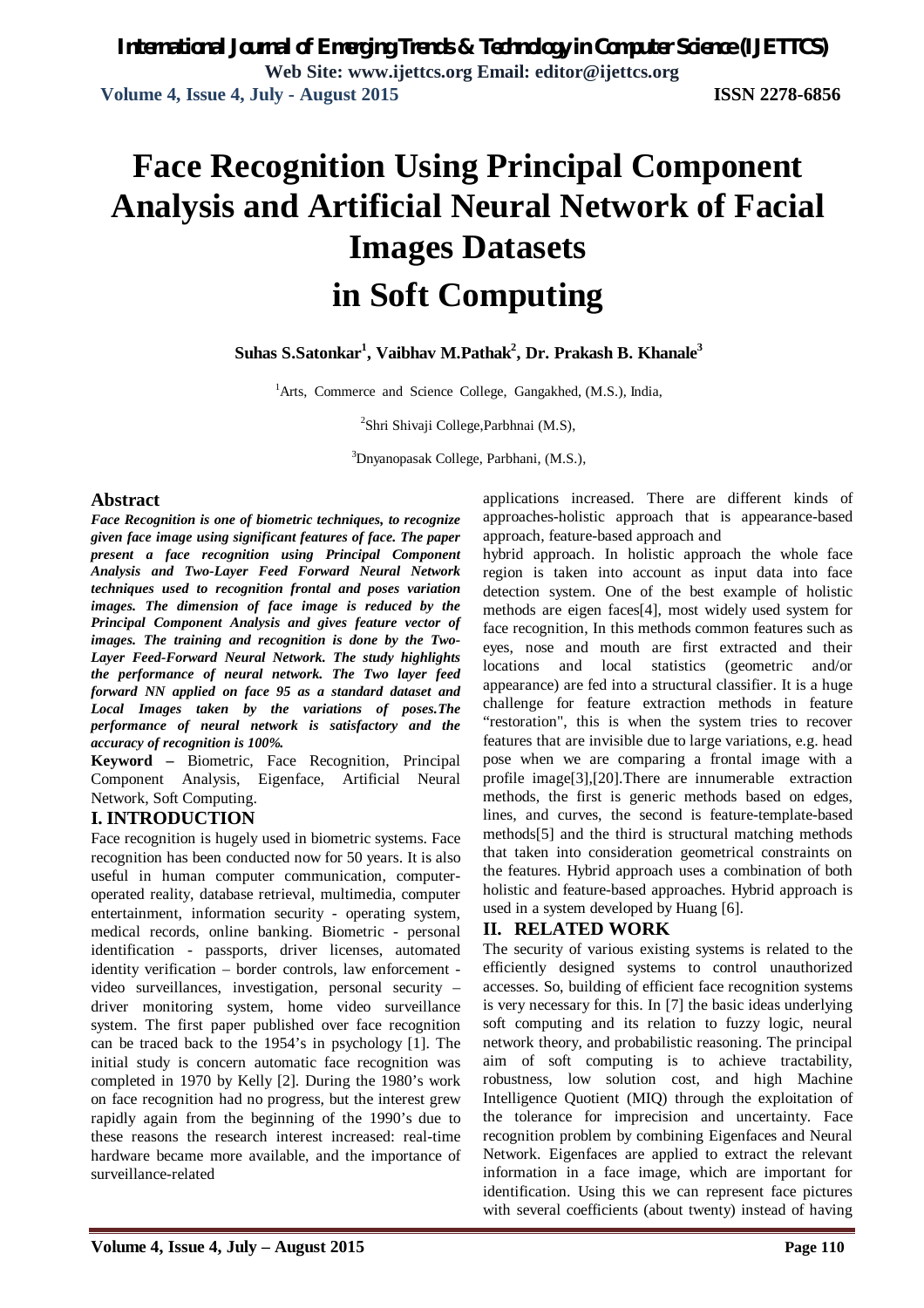#### **Volume 4, Issue 4, July - August 2015 ISSN 2278-6856**

to use the whole picture. Neural networks are used to recognize the face through learning correct classification of the coefficients calculated by the Eigenfaces algorithm. The network is being trained on the pictures from the face database first, and then it is ready to identify face pictures given to it. Eight subjects (persons) were used in a database of 80 face images. A recognition accuracy of 95.4% was achieved with vertically oriented frontal views of human face [8].In paper [9] initially provides the overview of the proposed face recognition system, and explains the methodology used. It then evaluates the performance of the system by applying two photometric normalization techniques: histogram equalization and homomorphic filtering, and comparing with Euclidean Distance, and Normalized Correlation classifiers. The system produces promising results for face verification and face recognition.

Face recognition using Eigen faces has been shown to be accurate and fast. When BPNN technique is combined with PCA, non-linear face images can be recognized easily. Hence it is concluded that this method has the acceptance ratio is more than 90 % and execution time of only few seconds [10]. By combining the PCA, MLNN algorithms that were used for face recognition individually the performance was compared with the existing PCA matching method. As a result, the method suggested by comparing with the existing method showed the improvement in the recognition rate as 95.3% [11]. A new approach to select the learning rate for back propagation neural network as well as single layer feed forward neural network. The new approach gave better results in all aspects including recognition rate, training time and mean square error [12]. Face recognition approach using PCA and Neural Network techniques. The result is compared with K-means, Fuzzy Ant with fuzzy C-means and proposed technique gives a better recognition rate then the other two [13].Facial recognition using back propagating neural networks. The recognition rate of BPNN system was found to be 99.25%. The identification result obtained using the neural network approach illustrates the success of its efficient use in face recognition. The BPNN algorithm is preferred over other neural network algorithms because of its unique ability to minimize errors [14].Neural network based face detection algorithm from the photographs as well as if any test data appears it check from the online scanned training dataset. Experimental result shows that the algorithm detected up to 95% accuracy for any image [15].

A new face localization technique is proposed and a new feature extraction algorithm is developed for human face recognition. The neural network model is used for recognizing the frontal or nearly frontal faces and the results are tabulated. A new neural network model combined with BPN and RBF networks is developed and the network is trained and tested. From these results, it can be concluded that, recognition accuracy achieved by this method is very high. This method can be suitably extended for moving images and the images with varying background [16].

We have presented a technique for designing fast, secure and robust face recognition system. Our applied technique reduces the time required to recognize an image from the database. Haar wavelet transform has been applied over an image to decompose it into 2-level sub images bands. Then we apply PCA for extracting Eigen values from these bands. And finally BPNN is used for image classification and recognition. So, this combined approach develops a more accurate approach compared to the existing techniques. It reduces execution time of recognizing an image from the test database and thus increases the acceptance ratio while traversing images from the database and makes the system more secure and reliable [17].

#### **III. PRINCIPAL COMPONENT ANALYSIS**

Principal component analysis (PCA) is a dimensionality reduction technique which is used for compression and face identification and recognition problems. It is also known as eigenspace projection or Karhunen-Loeve transformation. PCA calculates the eigen vectors of the covariance matrix, and projects the original data onto a lower dimensional feature space, which is defined by eigen vectors with huge eigen values. PCA has been used in face representation and recognition where the eigen vectors calculated are referred to as eigen faces. PCA is a useful statistical technique that has found application in fields such as face recognition and image compression, and is a common technique for searching patterns in data of high dimension. It is one of the most successful techniques of face recognition [19].The benefit of PCA is to reduce the dimension of the data. No data redundancy is found as components are orthogonal. With help of PCA, complexity of grouping the images can be reduced. **The steps in the Principal Components Analysis can be brief as follows [21]:**

• Given a set of M sample images  $x_1, x_2, x_3... \dots$ .  $\cdot$  .  $X_M$ .

Let us image column data matrix

$$
X = \{x_1, x_2, x_3, \dots, x_M\} \tag{1}
$$

Where, M is number of images.

• The mean image  $\psi$  is the average information of all sample images representing the mean value of every pixel in N-dimensional vector.

$$
\Psi = \frac{1}{M} \sum_{i=1}^{M} X_i \tag{2}
$$

• Calculate the covariance matrix.

$$
C = \frac{1}{M} \sum_{i=1}^{M} \Phi_{i} \Phi_{i}^{T} = AA^{T} \quad (3)
$$

- Where  $A = (\Phi_1, \Phi_2, \Phi_3, \dots, \Phi_M)$  is of dimension N X M matrix.
- Determine eigenvalues and eigenvectors of the matrix C.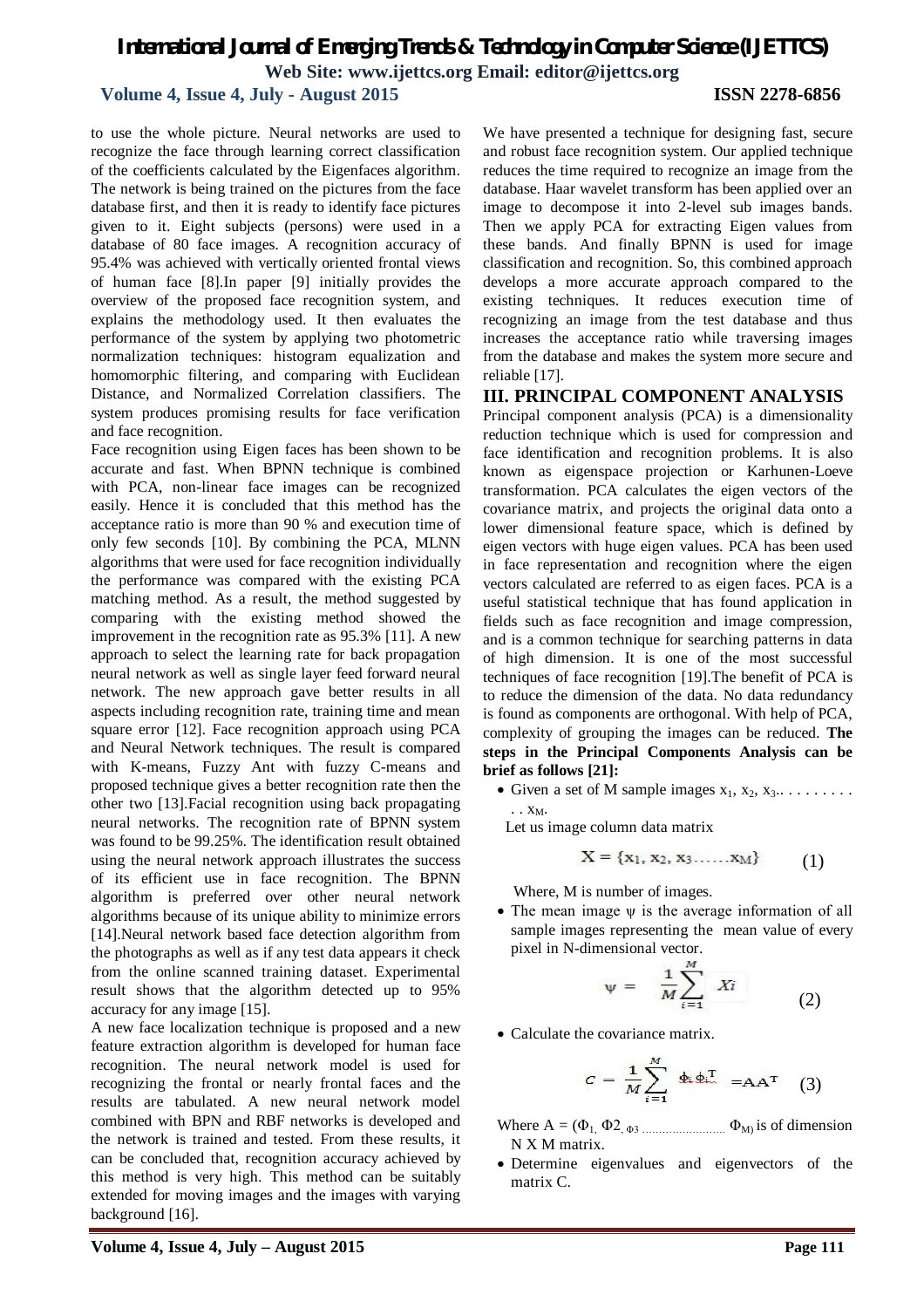# **Volume 4, Issue 4, July - August 2015 ISSN 2278-6856**

#### Choosing components and forming a feature vector: Once eigenvectors are found from the covariance matrix, the next step is to order them by eigenvalue, highest to lowest. This gives the components in order of significance. The eigenvector with the highest eigenvalue is the principle component of the data set. Choose the highest eigenvalue and forming a feature vector.

• Deriving the new datasets: Once chosen the components (eigenvectors) that wish to keep in the data and formed a feature vector, imply take the transpose of the vector and multiply it on the left of the original data set, transposed.

final data = row feature vector  $*$  row data adjust

The above formula getting the features of images, the Euclidean distance is calculated between the mean adjusted input image and the projection onto face space. The low values indicate that there is a face and display the face.

#### **IV. Artificial neural Network**

Artificial Neural Network thus is an informationprocessing system [22]. In this Information-processing system, the elements called as neurons, process the information. The signals are transmitted by means of connection links. The links possess an associated weight, which is multiplied along with the incoming signal (net input) for any typical neural network. The output signal is obtained by applying activations to the net input.

An artificial neuron is characterized by:

1. Architecture (Connection between neurons)

2. Training or learning (determining weights on the connections)

3. Activation function

The structure of simple Artificial Neural Network is shown in figure 1.





Figure 1 shows a simple Artificial Neural Network with two input neurons $(x1,x2)$  and one output neuron(y). The inter connected weights are given by w1 and w2. An artificial neuron is a p-input signal-output signalprocessing element, which can be thought of as a simple model of a non-branching biological neuron. In figure 1 various inputs to the network are represented by the mathematical symbol, x(n). Each of these inputs is multiplied by a connection weight. These weights are represented by w(n). In the simplest case, these products are simply summed, fed through a transfer function to

generate a result, and then delivered as output. The figure 2 shows the diagram of Two-Layer Feed Forward Neural Network. The Neural Network is created by using MATLAB (R2010a). The Neural Network is a Two Layer Feed Forward Back Propagation Network with both the layers consisting of 20 neurons each. In the figure 2, Input p1 is a feature vector of sample images. IW is initial weight matrix and LW is learning weight matrix. b1 and b2 is bias vector of both layers and the input to bias vector is fix to one. The first layer selected tan sigmoid transfer function that is tansig and second layer selected liner transfer function that is purelin. The a1 is output of first layer and a2 is output of neural network are given in equation (4) and (5).

$$
a1 = \tan\left(\text{IW} * \text{p1} + \text{b1}\right) \tag{4}
$$

$$
a2 = \text{purelin}(\text{LW} * a1 + b2) \tag{5}
$$



**Figure 2** Two Layer Feed Forward Neural Network

The traingdx is a network training function that updates weight and bias values according to gradient descent momentum and an adaptive learning rate. The initial set training parameters of the Feed-Forward Neural Network is gradient descent backpropagation with adaptive learning rate. The performance function is used mean squared error. The maximum number of epochs to train the neural network is 700 and momentum factor is 0.50. The goal of mean of squared error is 0.1, the network is initialized then we need to train the network. In Training, first of all we have to prepare a set of training data, for this we take projection of centered images into facespace using eigenface space and the weight of the input image with respect to our eigenfaces. The network is trained for 700 epochs. Once we have trained the training data, our neural network is prepared for recognition and the performance and recognition is 100%. The performance of two layer neural network is much better than a single layer neural network.

### **V. EXPERIMENT AND RESULTS**

The Neural Network is applied on standard face database face95 and Local images taken by the variation of poses. The images were obtained from Libor Spacek Collection of facial images[18]. This database includes 7900 colored images of faces of 395 individuals. Each individual has 20 image samples in the database. The database consisits of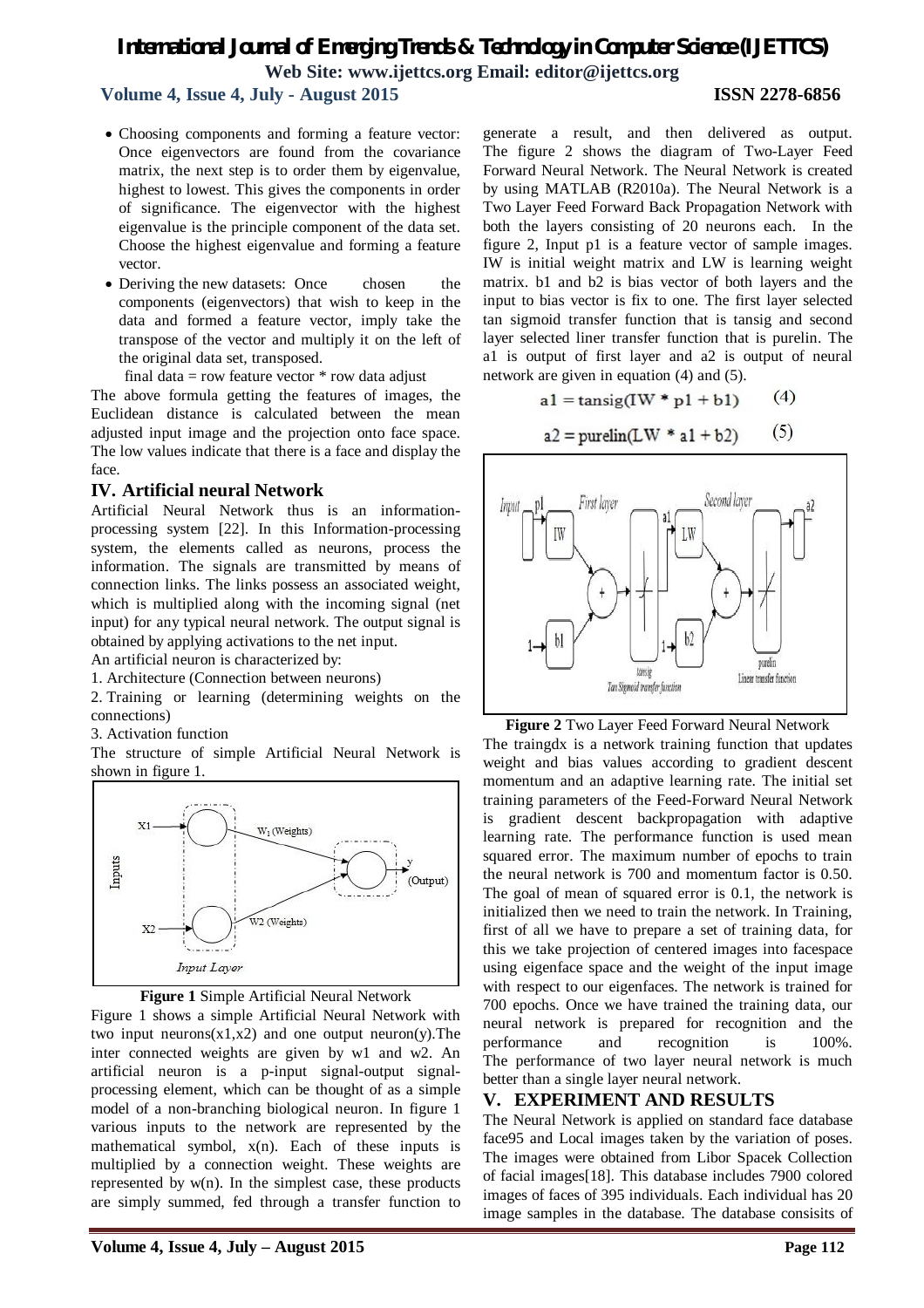# **Volume 4, Issue 4, July - August 2015 ISSN 2278-6856**

male and female images of various racial origins. The images are mainly of first year under graduate students, so the majority of individuals are between 18-20 year sold but some under individuals are also present. Some of the individuals has glasses and some of the male individuals have beards. The image format is 24-bit color jpeg in other words 200 x 180 array of pixels and each pixel is represented by 24 bits of RGB color values. The Local Images taken by the variations of poses is created by Sony Digital Camera. The dimension of these images 320 X 240 array of pixels.

The 71 images were selected from face95 standard database and 5 images of Local Images taken by the variations of poses. The 71 and 5 face images in the database were tested using PCA. The threshold value of a database is change. The success rate of recognition using PCA is 100%. The figure 3 shows the sample images of face95 database. The figure 4 shows the eigenfaces of face95 database. The figure 5 shows the mean face of all sample images. The figure 6 gives the query and output image of face95 database. The figure 7 shows the training of neural network of face95 database in which the performance is 0.087516 with 337 epochs. The figure 8 shows the sample local images by pose variations. The figure 9 shows the eigenfaces of local images. The figure 10 shows the mean face of all local images. The figure 11 gives the query and output image of local images.The figure 12 shows the Performance of Neural Network applied on Local Images in which the performance is 0.029753 with 127 epochs. The execution time of face95 and Local Images is only few seconds and the recognition accuracy is 100%.The Table 1 shows the result of Neural Network

| <b>Database</b>        | Total<br><b>Images</b> | <b>Epochs</b> | <b>Execution</b><br><b>Time</b> | Recognition |
|------------------------|------------------------|---------------|---------------------------------|-------------|
|                        |                        |               | (Seconds)                       |             |
| Face 95                | 71                     | 337           | 3.4                             | 100%        |
| Local<br><b>Images</b> | 5                      | 127           | 2.2                             | 100%        |

**Table 1:** Results of Neural Network



**Figure 3** Sample Images of Face 95 Database





**Figure 5** Mean face of Face 95 Database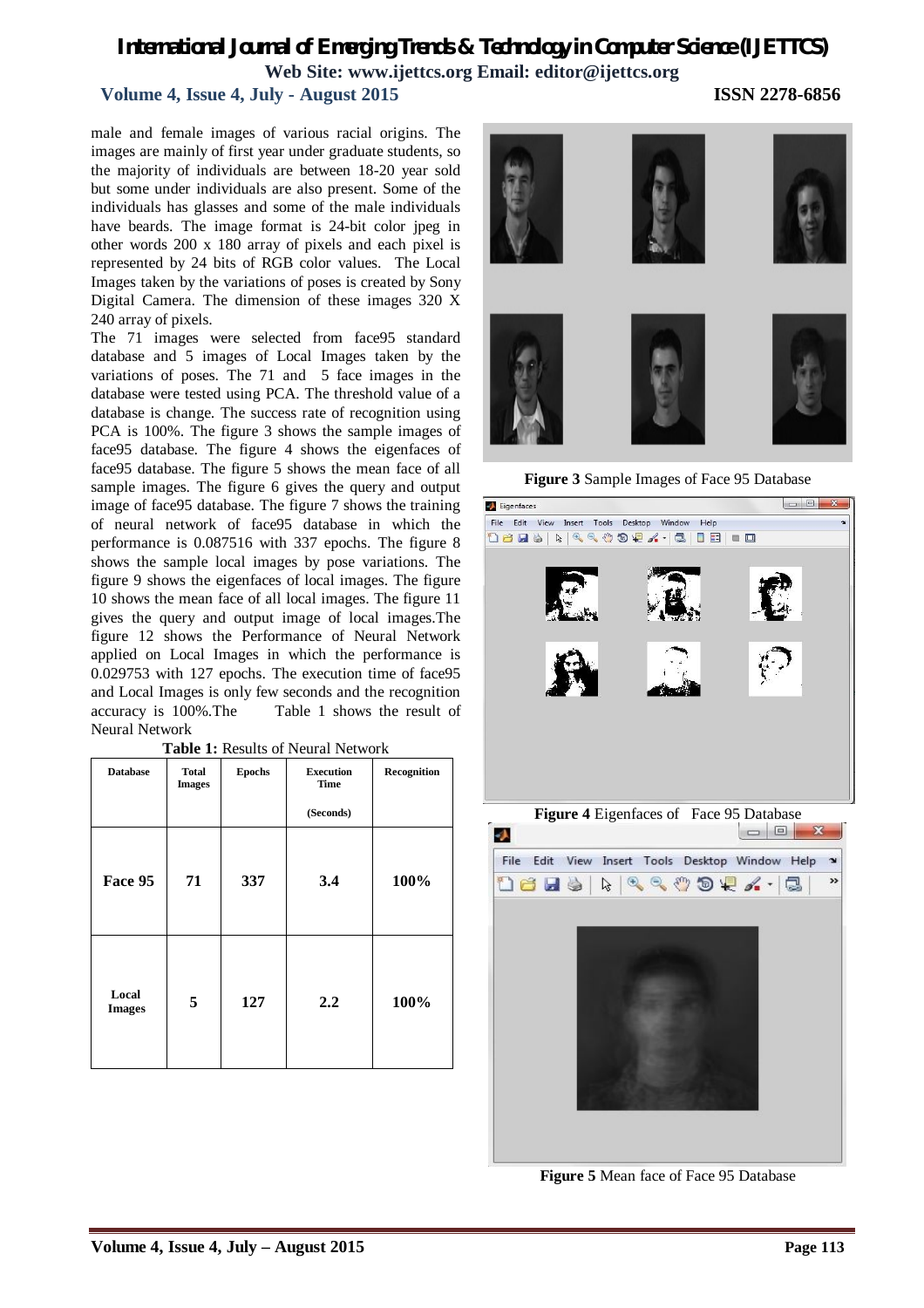**Volume 4, Issue 4, July - August 2015 ISSN 2278-6856**



**Figure 6** Query and Output Image of Face 95 Database



**Figure 7** Training of Neural Network of Face 95 Database



**Figure 8** Sample Local Images by Pose Variations







**Figure 9** Eigenfaces of Local Images



**Figure 10** Mean face of Local Images



**Figure 11** Query and Output Image of Local Images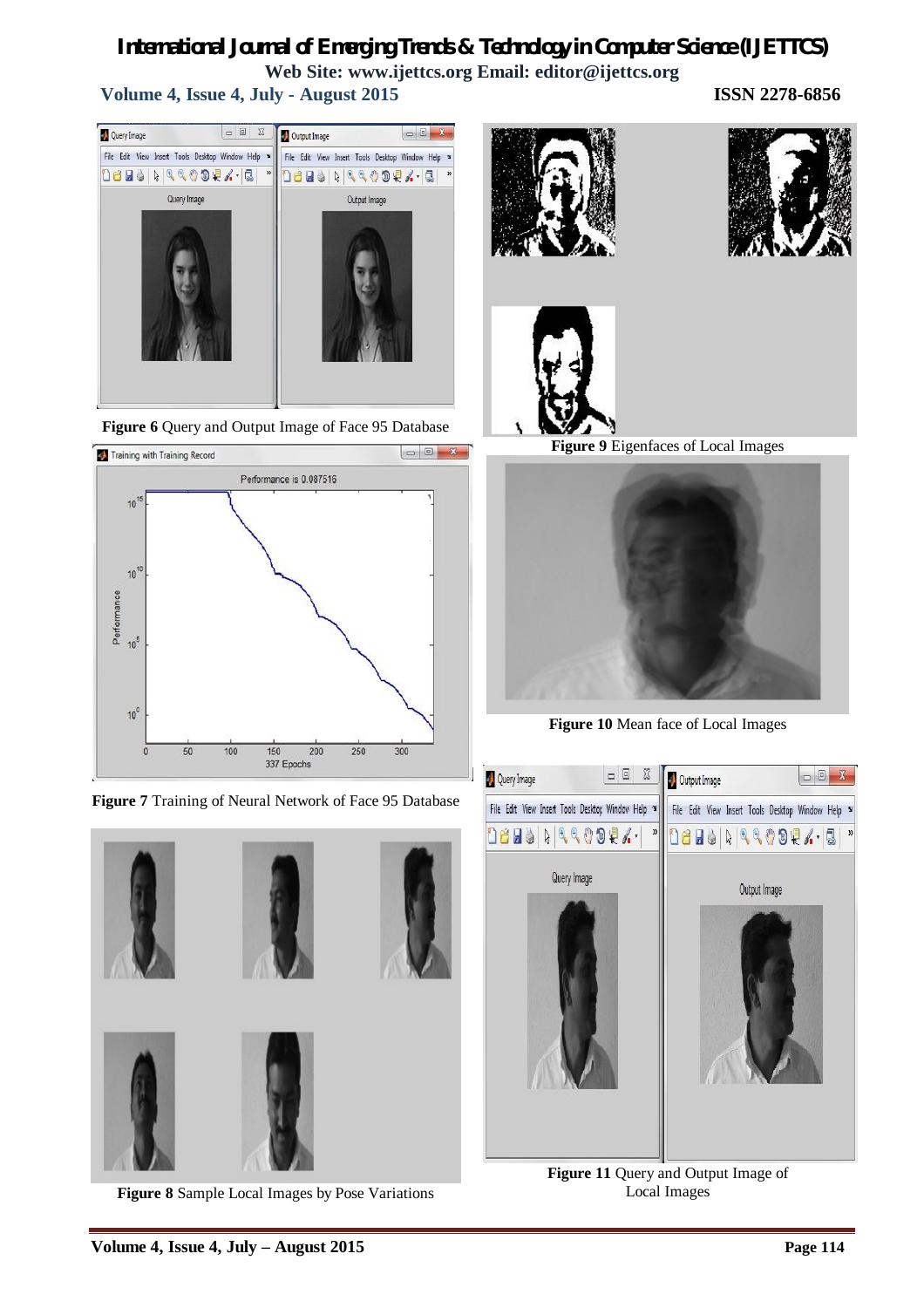**Volume 4, Issue 4, July - August 2015 ISSN 2278-6856**



**Figure 12** Performance of Neural Network applied on Local Images

### **VI.Conclusion**

It is observed that a lot of researchers give up working in the face recognition problem due to the inefficiencies of the technique used to represent faces. The paper present a face recognition using Principal Component Analysis and Two-Layer Feed-Forward Neural Network techniques used to recognition frontal and Local Images taken by the variations of poses.The dimension of face image is reduced by the Principal Component Analysis and gives feature vector of images. The training and recognition is done by the Feed-Forward Neural Network. The performance of Neural Network for face95 database is 0.087516.The performance of Neural Network applied on local images is 0.029753. Entirely Performance is satisfactory. The execution time is in few seconds and the recognition accuracy is 100%.

# **REFERENCES**

- [1] Bruner and R.Tagiuri, "The perception of people", Addison-Wesley, Second edition, 1954.
- [2] M.D.Kelly,"Visual identification of people by computer", Ph.D thesis,Stanford, USA, 1971.
- [3] W..Zhao, R.Chellappa, P.J..Phillips and A. Rosennfeld,"Face Reconition: A literature Survey", ACM, 2003.
- [4] Matthew A. Turk and Alex P.Pentland, "Face Recognition Using Eigenfaces", IEEE,1991.
- [5] Roberto Bruunelli and Tomaso Poggio, "Face Recognition: Features versus Templates", IEEE Transactions on Pattern analysis and Machine intelligence, Vol.15.No.10, October 1993.
- [6] J. Huang, B. Heisele, and V. Blanz. "Componentbased face recognition with 3d morphable models",Springer,2003.
- [7] Lotfi A.Zadeh, "Fuzzy logic, Neural Networks, and Soft Computing", ACM, March 1994, Vol.37, No.3, pp 77-84.
- [8] Nizish Jamil, Samreen Iqbal, Nayeela Iqbal, "Face Recognition Using Neural Network", IEEE,2001, pp 277-281.
- [9] Shahrin Azuan Nazeer, Nazaruddin Omar and Marzui Khalid, "Face Recognition System Using

Artificial Neural Networks Approach", IEEE, 2007, pp 420-425.

- [10]P.Latha, Dr.L.Ganesan, Dr.S.Annadurai, "Face Recognition Using Neural Networks", SPIJ, Volume(3), Issue(5),pp 153-160.
- [11]Jong-Min Kim, Myung-A Kang, "A Study of Face Recogniton Using the PCA and Error Back-Propagation", IEEE Computer Society, 2010, pp 241- 244.
- [12]Raman Bhati, Sarika Jain, Durgesh Kumar, Dinesh Bhati, "A Comparative Analysis of Different Neural Networks for Face Recognition Using Principal Component Analysis and Efficient Variable Learning Rate", IEEE, 2010,pp 354-359.
- [13]] Mayank Agarwal, Nikunj Jain, Mr.Manish Kumar and Himanshu Agrawal, "Face Recognition using Principal Component Analysis, Eigenface and Neural Network,", Internatinal Journal of Computer Theory and Engineering, Vol.2, No.4, August,2010, pp 1793-8201.
- [14]Prof.Ujval Chaudhary, Chakoli M.Mubarak, Abdul Rehman, Ansari Riyaz, Shaikh Mazhar, "Face Recognition using PCA-BPNN Algorithm", International Journal of Modern Engineering Research, Vol.2, Issue 3, May-June 2012, pp 1366- 1370.
- [15]Kesari Verma, Aniruddha S. Thoke, Pritam Singh, "Neural Network Based Approach for Face Detection cum Face Recognition", International Scholarly and Scientific Research & Innovation 6(3) 2012, pp 322- 325.
- [16]M.Nandini, P.Bhargavi, G.Raja Sekhar, "Face Recognition using Neural Networks", IJSRP, Vol.3, Issue 3, March 2013 pp 1-5.
- [17]Prachi Agarwal, Naveen Prakash, "An Efficient Back Propagation Neural Network Based Face Recognition System Using Haar Wavelet Transfrom and PCA", IJCSMC, 2013, pp 386-391.
- [18]Libor Spacek., Description of Libor Spacek collection of Facial Images, 1996, online http://cswww.essex.ac.uk/mv/allfaces/index.html
- [19]M.Turk and A.Pentland, "Eigenfaces for Recognition", Journal of Congnitive Neuroscience, 3(1), pp.71-86, 1991.
- [20]Ion Marques, "Face Recognition Algorithms", June, 16, 2010.
- [21]Lindsay I Smith, "A tutorial on Principal Components Analysis", February 26, 2002.
- [22]S.N.Sivanandam, S.Sumati, S.N.Deepa, Introduction to Neural Networks Using MATLAB 6.0, Tata McGraw-Hill, 2008, Ch. 2, pp.11-12.

#### **Author's Profile**



**Suhas S. Satonkar** - He is M.Sc.in Computer Science, currently working as Assistant Professor and Head, Department of Computer Science, Shri Sant Janabai Education Society's Arts, Commerce and Science College, Gangakhed District Parbhani,